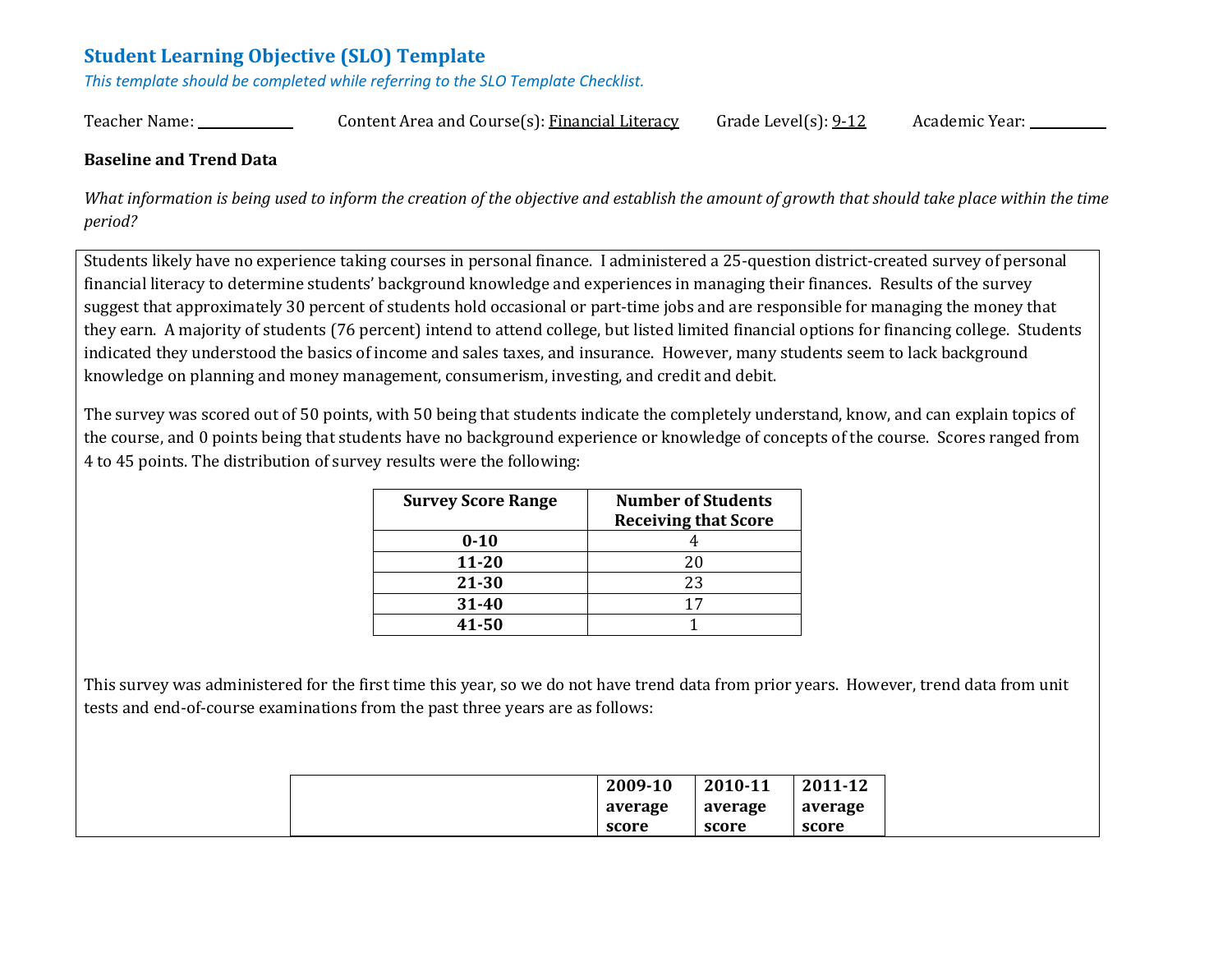| Unit 1 Test: Financial           | 85 | 84 | 87 |  |
|----------------------------------|----|----|----|--|
| Responsibility/Decision Making   |    |    |    |  |
| Unit 2 Test: Income and Careers  | 80 | 85 | 82 |  |
| Unit 3 Test: Planning and Money  | 70 | 75 | 78 |  |
| Management                       |    |    |    |  |
| Unit 4 Test: Consumerism         | 82 | 84 | 80 |  |
| Unit 5 Test: Investing           | 70 | 71 | 73 |  |
| Unit 6 Test: Credit/debit        | 73 | 72 | 70 |  |
| Unit 7 Test: Risk Management and | 80 | 78 | 80 |  |
| Insurance                        |    |    |    |  |
| <b>End-of-Course Exam</b>        | 75 | 78 | 76 |  |
|                                  |    |    |    |  |

These data suggest that historically students do well on the first two units, financial responsibility/decision making, income and careers, and consumerism. Even though students this year and in past years indicate a lack of background knowledge in these areas, new learning can be situated fairly easily within a student's real-world experience. Students struggle most on units on investing and credit/debit. These units contain terminology that is new to many students, which may require additional time or instruction in order for students to fully grasp the terms and new concepts.

#### **Student Population**

*Which students will be included in this SLO? Include course, grade level, and number of students.*

This SLO will apply to the 65 students taking this course in the first semester. Students across the three classes range in terms of their strengths, challenges, and abilities. The students are in grades 9-12. Fifteen students are taking advanced classes, including advanced math. These students may grasp concepts more quickly than their peers and require lesson extension. Five students have been identified gifted (areas include specific academic ability in mathematics and/or reading and superior cognitive ability). Six students have IEPs (disabilities include Asperger's syndrome, hearing impairment, emotional disturbance, dyslexia, aphasia, and multiple disorders) and an additional four students have 504 plans for ADHD. No students have been excluded from this SLO.

#### **Interval of Instruction**

*What is the duration of the course that the SLO will cover? Include beginning and end dates.*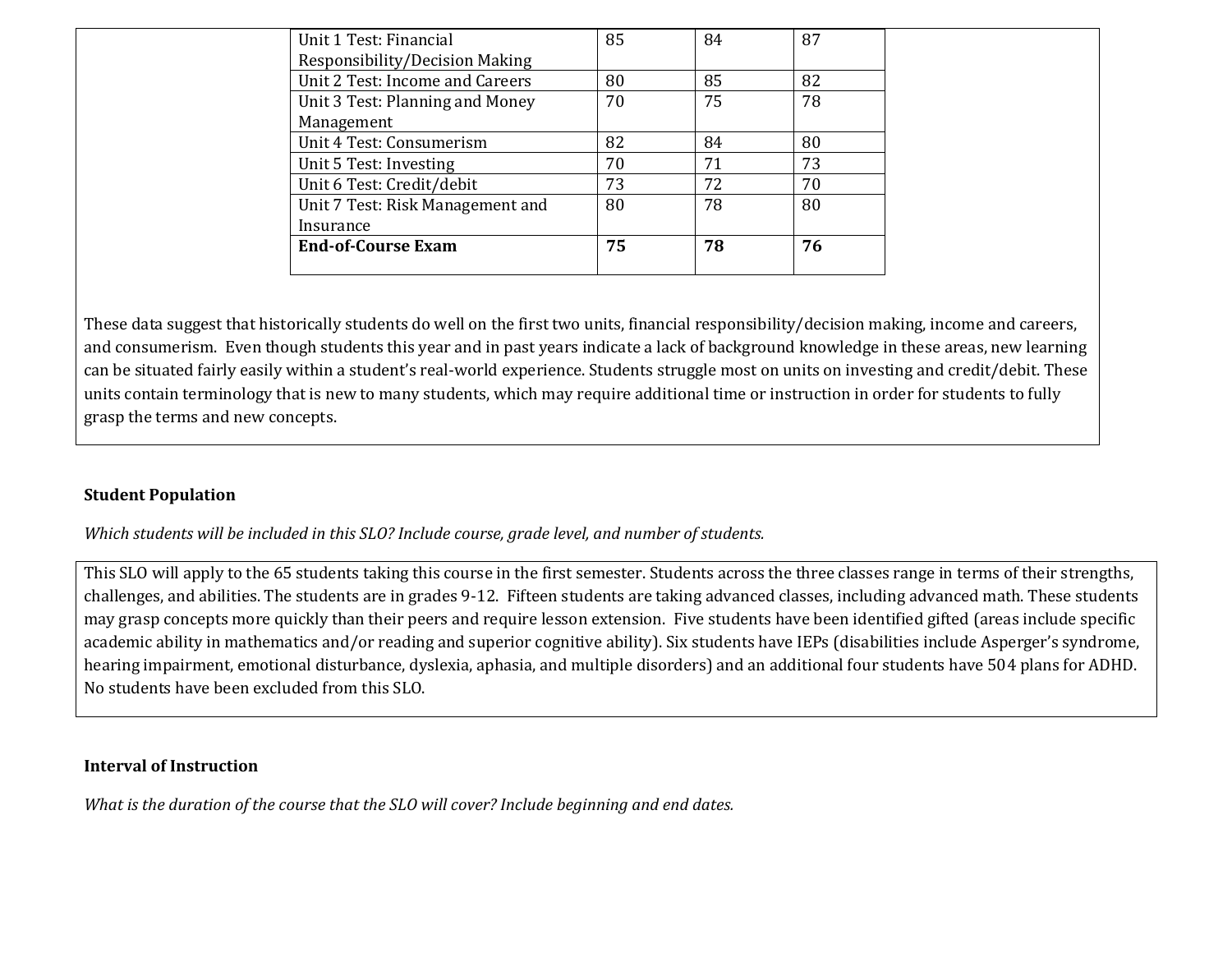#### **Standards and Content***To what related standards is the SLO aligned?*

The SLO will target the Financial Literacy Academic Content Standards, which are comprised of 27 content statements. These content statements are organized into 7 topics:

- Financial responsibility/decision making
- Income and careers
- Planning and money management
- Consumerism
- Investing
- Credit/debt
- Risk management and insurance

The curriculum of the course I teach is divided into 7 units that align with the topics mentioned above. By the time students graduate the course, they should be able to read, analyze, manage, and talk about personal financial conditions that impact their financial well-being.

## **Assessment(s)**

## *What assessment(s) will be used to measure student growth for this objective?*

Students will be assessed using a district-approved end-of-course exam created by curriculum experts. The assessment is comprised of 30 multiple-choice questions (2 points each, worth 60 points) and five short-answers (worth 8 points each) that require students to explain their understanding of concepts and provide financial guidance to someone based upon a written scenario. The short-answer portion of the assessment will be graded using the district-approved rubric. The scores on the multiple-choice and short-answer sections will be combined to total 100 points. The test will be administered during the second week of April 2013. All students will have 2 class periods (90 minutes total) to complete both sections of the exam, except for those students with IEPs and 504 plans who require extended time (students with aphasia, dysgraphia, and ADHD). One student with ADHD and one student with emotional disturbance have short breaks listed as a testing accommodation; these students will be able to take 2 five-minute breaks during testing administration.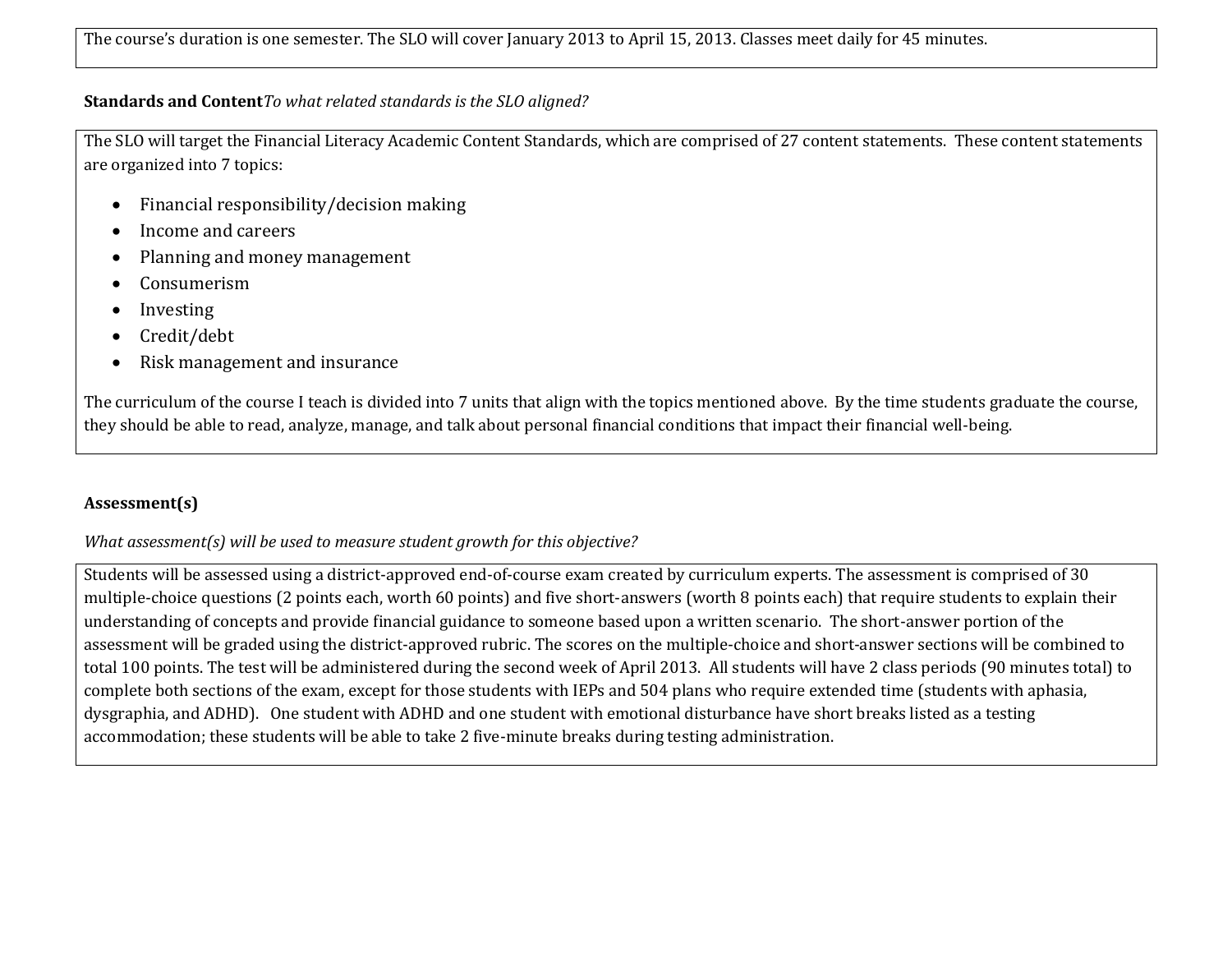## **Growth Target(s)**

*Considering all available data and content requirements, what growth target(s) can students be expected to reach?* 

| <b>Survey Score</b>                       | <b>Growth Target</b>                                         |  |
|-------------------------------------------|--------------------------------------------------------------|--|
| (on survey distributed in September 2012) | (expected performance on the end-of-course exam administered |  |
|                                           | in April 2013, out of 100 points                             |  |
| $0-10$ points                             | 70 points                                                    |  |
| $11-20$ points                            | 75 points                                                    |  |
| $21-30$ points                            | 85 points                                                    |  |
| $31-40$ points                            | 90 points                                                    |  |
| $41-50$ points                            | 95 points plus capstone activity                             |  |

### **Rationale for Targeted Student Growth within the Interval of Instruction**

*What is your rationale for setting the above target(s) for student growth within the interval of instruction?*

Results of the 2008 Survey of Personal Financial Literacy Among High School Students demonstrated a need for greater focus on personal financial literacy in high school. The survey was distributed to nearly 7,000 high school seniors in 2008, and the mean score of high school seniors was 47.5 percent. Results of a district-created student survey administered in September suggests that students have some experience monitoring their own finances, but are not fully aware of their financial options and the economic factors that impact them. This SLO targets not only areas of student weakness but areas of student strength to ensure that students leave the course with a comprehensive understanding of financial literacy topics and how they relate to one another.

This SLO aligns not only with the state's new focus on improving students' financial literacy but also with our district's goal of ensuring that all students graduate college- and career-ready. Part of being college- and career-ready is being able to independently manage your finances and make financial decisions. By attaining the above growth targets, students will demonstrate that they are reasonably aware of the fundamentals of personal finance and will leave the class able to perform basic financial tasks on their own.

Students who lack prior knowledge will be expected to demonstrate the most growth in order to meet course-level expectations and to ensure they are prepared to manage their finances effectively. I am using the results of the survey to inform my growth target. Students who already have strong background knowledge in this area will be expected to exceed basic expectations for the course (passing the end-of-course exam). One student who demonstrated strong background knowledge will complete a capstone activity in order to demonstrate developmentallyappropriate growth in the subject. If students master content quickly during the course, then I will make sure to accelerate or extend instruction